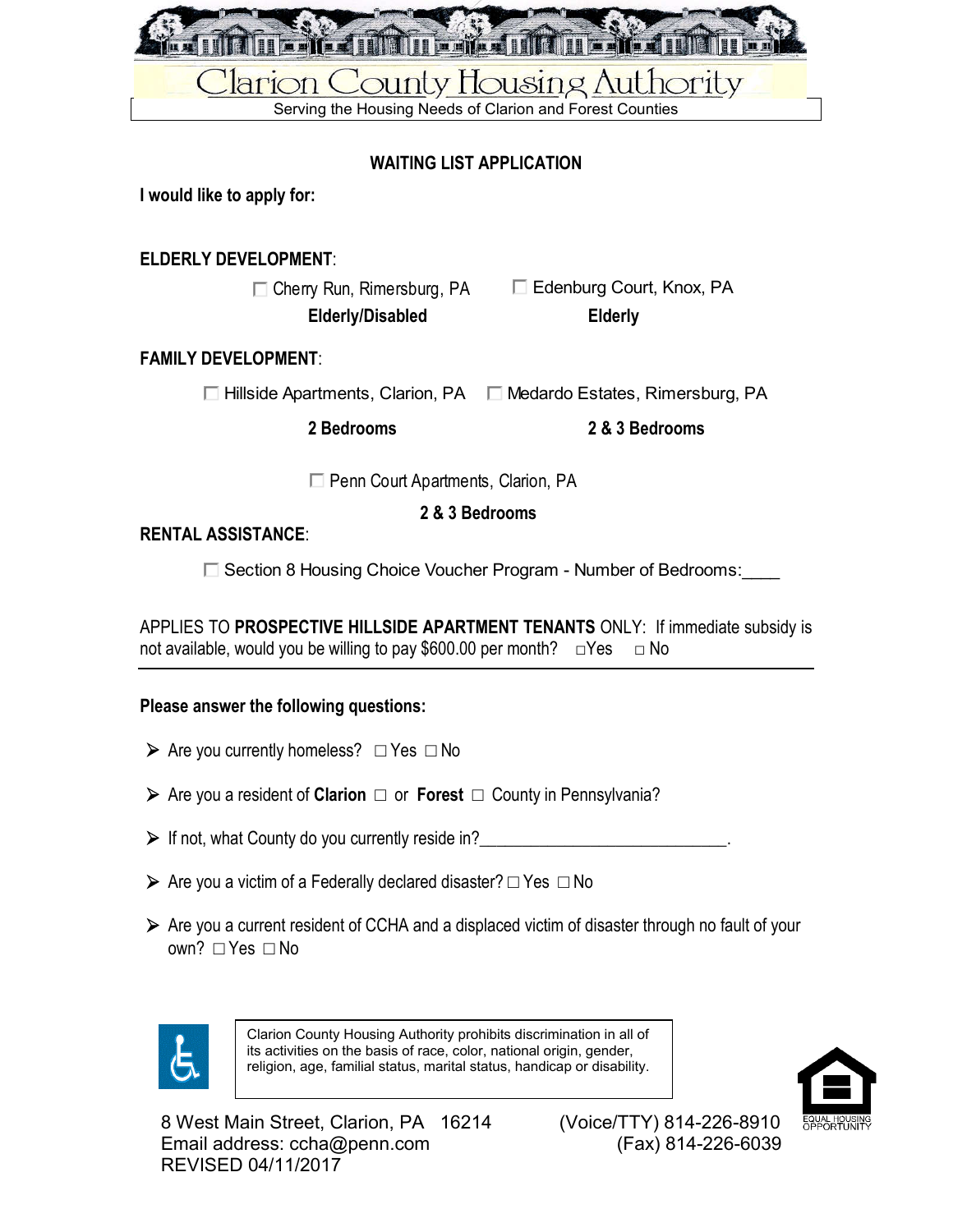- $\triangleright$  Are you or have you been notified that you will be working in Clarion or Forest County, Pennsylvania? □ Yes □ No
- > HOW DID YOU HEAR ABOUT US? □Radio **\_\_\_\_\_\_\_\_\_\_\_\_\_\_\_\_** □Newspaper
- □Welfare Office □Friend \_\_\_\_\_\_\_\_\_\_\_\_\_\_\_\_\_\_\_\_\_\_\_\_ □Vendor Booth \_\_\_\_\_\_\_\_\_\_\_\_\_\_\_\_\_\_\_\_\_\_\_\_\_\_
- □Explore Clarion □ Flyer□ Brochure □ Housing Authority Website
- □Facebook □ Other Agency \_\_\_\_\_\_\_\_\_\_\_\_\_\_\_\_\_\_\_\_\_\_\_\_\_\_\_ □Other \_\_\_\_\_\_\_\_\_\_\_\_\_\_\_\_\_\_\_\_\_\_\_\_\_\_\_\_\_
- $\triangleright$  Are any household members enrolled as a student in an institution of higher education: □Yes □No
- Are any household members under the age of 24 years old?  $\square$ Yes  $\square$ No
- Are any household members a Veteran of the United States Military? □Yes □No
- Are any household members unmarried? □Yes □No
- Do any household members have a dependent child? □Yes □No
- $\triangleright$  Are any household members parents income eligible, on the basis of their income (individually or jointly), for the program I am applying for? □Yes □No

**\*\*Student Rule does not apply to Penn Court, Hillside Apartments or Cherry Run Estates \*\***

### **It is your responsibility to notify this office immediately if any of the following events occur:**

- **1. Your address changes;**
- **2. Your household income increases or decreases;**
- **3. Your household members increase or decrease; or**
- **4. You get a new telephone number.**

# Failure to notify this office could result in the removal or process of your application.

**"The information solicited on this application is requested by the apartment or housing owner in order to assure the Federal Government that Federal Laws prohibiting discrimination against tenant applicants on the basis of race, color, national origin, religion, sex, marital status, age, and handicap are complied with. You are not required to furnish this information, but are encouraged to do so. This information will not be used in evaluating your application or to discriminate against you in any way. However, if you choose not to furnish it, the owner is required to note the race/national origin and sex of individual applicants on the basis of visual observation or surname."**



Clarion County Housing Authority prohibits discrimination in all of its activities on the basis of race, color, national origin, gender, religion, age, familial status, marital status, handicap or disability.

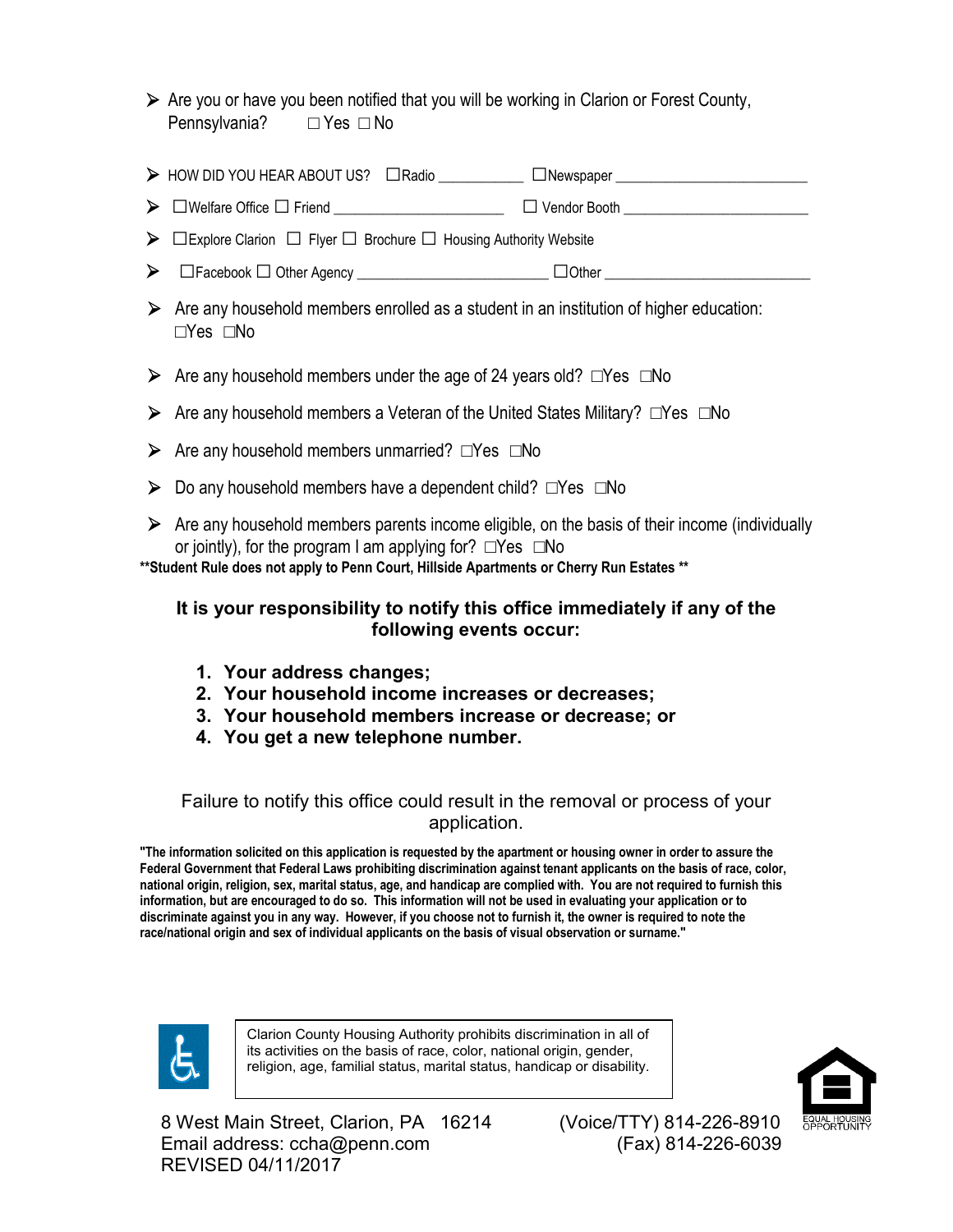|                                                                                                                 | <b>Application for Admission</b>       |                                   |
|-----------------------------------------------------------------------------------------------------------------|----------------------------------------|-----------------------------------|
| <b>Clarion County Housing Authority</b><br><b>Eight West Main Street</b><br>Clarion, PA 16214<br>(814) 226-8910 |                                        | For Office Use Only               |
| <b>I. Applicant Information</b>                                                                                 |                                        |                                   |
| Applicant Name                                                                                                  |                                        |                                   |
| Home Telephone ______________________________Cell Phone_________________________                                |                                        |                                   |
| Work Telephone _____________________                                                                            | Household Size                         | Accessibility features requested? |
| Message Telephone _________________                                                                             | Emancipated Minor $\Box$ Yes $\Box$ No |                                   |
| Pet Information: Cats ________ Dogs _______ Other: ___________                                                  |                                        |                                   |
| $\Box$ Yes $\Box$ No<br>Mailing address same as current address?                                                |                                        |                                   |
| <b>Current Information</b>                                                                                      |                                        |                                   |
| <b>Reason for Moving</b>                                                                                        |                                        |                                   |
|                                                                                                                 |                                        |                                   |
|                                                                                                                 |                                        |                                   |
| <b>Current Utility Information</b>                                                                              |                                        |                                   |
|                                                                                                                 |                                        |                                   |
|                                                                                                                 |                                        | Deposit                           |
| Water Company                                                                                                   |                                        |                                   |
| <b>II. Previous Information</b>                                                                                 |                                        |                                   |
|                                                                                                                 |                                        |                                   |
|                                                                                                                 |                                        |                                   |
|                                                                                                                 |                                        |                                   |
|                                                                                                                 |                                        |                                   |
|                                                                                                                 |                                        |                                   |
| Previously lived in Public Housing? $\square$ Yes $\square$ No                                                  |                                        |                                   |
|                                                                                                                 |                                        |                                   |
| Lived there from _______________________________                                                                |                                        |                                   |
|                                                                                                                 |                                        |                                   |
|                                                                                                                 | <b>For Office Use Only</b>             |                                   |

| <b>TUI UIIILE USE UIIIV</b>     |                           |                              |                         |  |  |  |
|---------------------------------|---------------------------|------------------------------|-------------------------|--|--|--|
| <b>Waiting List Applied For</b> | <b>Application Number</b> | <b>Application Date/Time</b> | <b>Beds Applied For</b> |  |  |  |
|                                 |                           |                              |                         |  |  |  |
|                                 |                           |                              |                         |  |  |  |
|                                 |                           |                              |                         |  |  |  |
|                                 |                           |                              |                         |  |  |  |
|                                 |                           |                              |                         |  |  |  |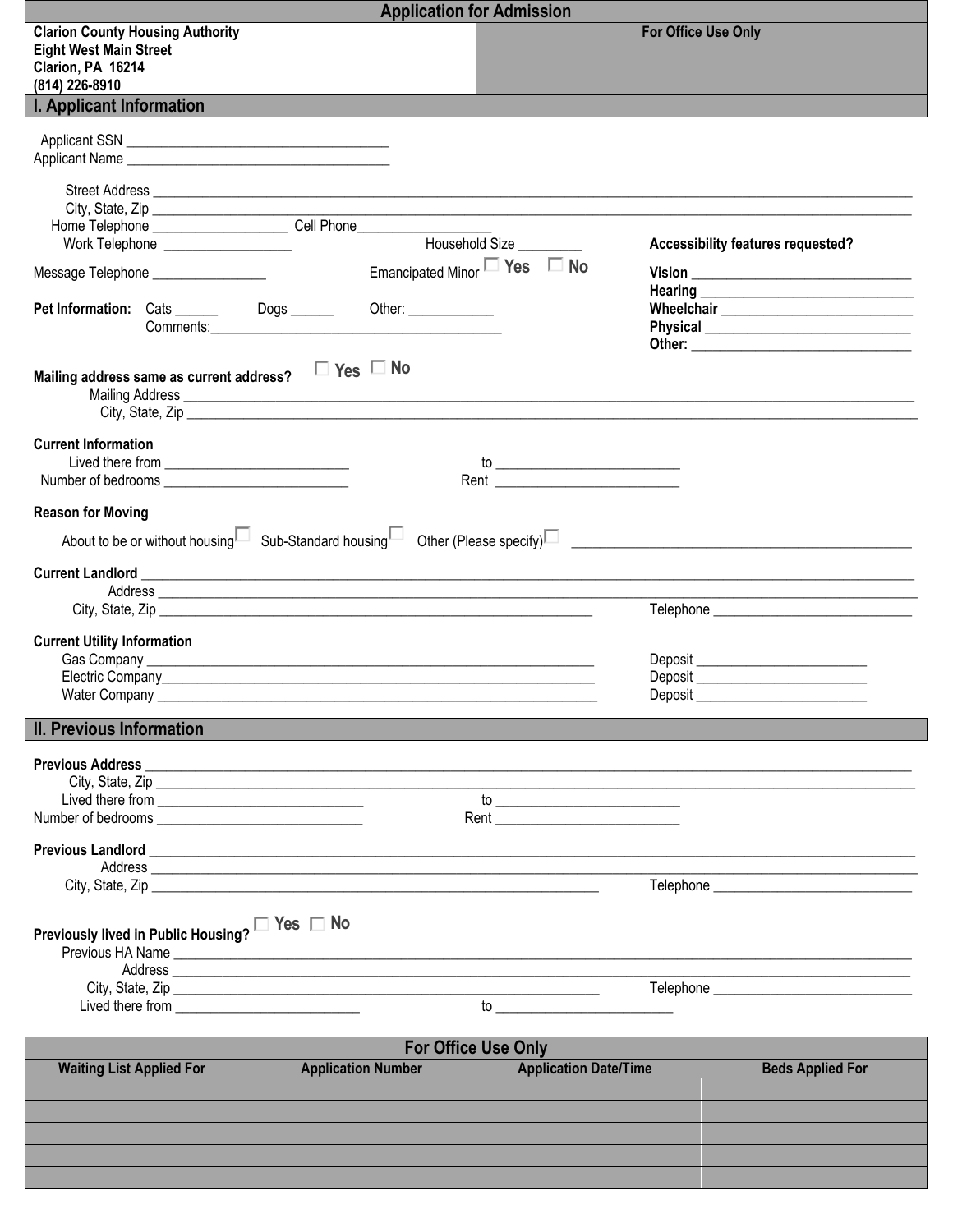|                  | III. Program Integrity                                                                                                                                                              |                                                                                                                                                                                                                              |               |                         |                 |  |  |
|------------------|-------------------------------------------------------------------------------------------------------------------------------------------------------------------------------------|------------------------------------------------------------------------------------------------------------------------------------------------------------------------------------------------------------------------------|---------------|-------------------------|-----------------|--|--|
| 1.               | Has anyone in your household been arrested or convicted for the use, sale manufacture, or<br>distribution of controlled substances (drugs)?<br>If yes: Who? When? For What?         | <u> 1989 - Johann Barn, amerikan bernama di sebagai bernama di sebagai bernama di sebagai bernama di sebagai bern</u>                                                                                                        |               | $\Box$ Yes $\Box$ No    |                 |  |  |
| 2.               | Does anyone in your household currently use a controlled or illegal drug?<br>If yes: please explain.                                                                                | $\Box$ Yes $\Box$ No                                                                                                                                                                                                         |               |                         |                 |  |  |
| 3.               | criminal activity?<br>If yes, Who? When? For What?                                                                                                                                  | $\Box$ Yes $\Box$ No<br>Has anyone in your household ever been convicted of a felony or arrested for violent                                                                                                                 |               |                         |                 |  |  |
| 4.               | If yes, Who? When? For What?                                                                                                                                                        | $\Box$ Yes $\Box$ No<br>Does anyone outside of your household pay for any of your bills or expenses?<br><u> 1989 - Johann John Stone, markin sanat masjid ayyı bir alan bir alan bir alan bir alan bir alan bir alan bir</u> |               |                         |                 |  |  |
|                  | <b>IV. Family Composition Information</b><br>(In order to place a child/children on your application, you must have primary custody of the child/children and provide court ordered |                                                                                                                                                                                                                              |               |                         |                 |  |  |
|                  | documentation.)                                                                                                                                                                     |                                                                                                                                                                                                                              |               |                         |                 |  |  |
|                  | <b>LIST ALL FAMILY MEMBERS</b><br>Name (First, Middle, Last                                                                                                                         | <b>Social Security #</b>                                                                                                                                                                                                     | Student (Y/N) | <b>Relation to Head</b> | <b>Birthday</b> |  |  |
| Head             |                                                                                                                                                                                     |                                                                                                                                                                                                                              |               |                         |                 |  |  |
| $\overline{2}$ . |                                                                                                                                                                                     |                                                                                                                                                                                                                              |               |                         |                 |  |  |
| $\overline{3}$ . |                                                                                                                                                                                     |                                                                                                                                                                                                                              |               |                         |                 |  |  |
| 4.               |                                                                                                                                                                                     |                                                                                                                                                                                                                              |               |                         |                 |  |  |
| 5.               |                                                                                                                                                                                     |                                                                                                                                                                                                                              |               |                         |                 |  |  |
| 6.               |                                                                                                                                                                                     |                                                                                                                                                                                                                              |               |                         |                 |  |  |

| $\overline{\mathbf{8}}$ . |                                                 |                 |                  |      |   |   |                               |                       |             |    |                                            |  |                          |  |
|---------------------------|-------------------------------------------------|-----------------|------------------|------|---|---|-------------------------------|-----------------------|-------------|----|--------------------------------------------|--|--------------------------|--|
|                           | <b>Birth Place</b><br>(Town, State)             | Gender<br>(M/F) | (Mark as needed) | Race |   |   | <b>Ethnicity</b><br>Hispanic? |                       | Eligibility |    | Alien<br>Handicap<br>Registration<br>(Y/N) |  | <b>Disabled</b><br>(Y/N) |  |
|                           |                                                 |                 | 2                | 3    | 4 | 5 |                               | EC                    | EN          | IN | <b>PV</b>                                  |  |                          |  |
| Head                      |                                                 |                 |                  |      |   |   |                               |                       |             |    |                                            |  |                          |  |
| 2.                        |                                                 |                 |                  |      |   |   |                               |                       |             |    |                                            |  |                          |  |
| 3.                        |                                                 |                 |                  |      |   |   |                               |                       |             |    |                                            |  |                          |  |
| 4.                        |                                                 |                 |                  |      |   |   |                               |                       |             |    |                                            |  |                          |  |
| 5.                        |                                                 |                 |                  |      |   |   |                               |                       |             |    |                                            |  |                          |  |
| 6.                        |                                                 |                 |                  |      |   |   |                               |                       |             |    |                                            |  |                          |  |
| $\overline{7}$ .          |                                                 |                 |                  |      |   |   |                               |                       |             |    |                                            |  |                          |  |
| 8.                        |                                                 |                 |                  |      |   |   |                               |                       |             |    |                                            |  |                          |  |
|                           | <b>Eligibility Codes: EC = Eligible Citizen</b> |                 |                  |      |   |   |                               | Race Codes: 1 = White |             |    |                                            |  |                          |  |

| $L1$ gibility Obdes. LO – Liigibie Oluzen | $\mu$                                      |
|-------------------------------------------|--------------------------------------------|
| EN = Eligible Non-citizen                 | 2 = Black/African American                 |
| $IN = Ineligible Non-citizen$             | 3 = American Indian/ Alaska Native         |
| <b>PV = Eligibility Pending</b>           | $4 = Asian$                                |
|                                           | 5 = Native Hawaiian/Other Pacific Islander |
|                                           |                                            |

Do you anticipate any changes in your family size within the next year; such as marriage, birth of a child, adoption, etc? **Yes No** If yes, what is the change and the approximate date this change will take place? **\_\_\_\_\_\_\_\_\_\_\_\_\_\_\_\_\_\_\_\_\_\_\_\_\_\_\_\_\_\_** 

Have you or any of your household members lived in other states?  $\square$  Yes  $\square$  No If yes, who and what states did they live in**? \_\_\_\_\_\_\_\_\_\_\_\_\_\_\_\_\_\_\_\_\_\_\_\_\_\_\_\_\_\_\_\_\_\_\_\_\_\_\_\_\_\_\_\_\_\_\_\_\_\_\_\_\_\_\_\_\_\_**

**7.**

Are you or any of your household members subject to the lifetime sex offenders registration in any state? **Yes No** If yes, who and what states? **\_\_\_\_\_\_\_\_\_\_\_\_\_\_\_\_\_\_\_\_\_\_\_\_\_\_\_\_\_\_\_\_\_\_\_\_\_\_\_\_\_\_\_\_\_\_\_\_\_\_\_\_\_\_\_\_\_\_**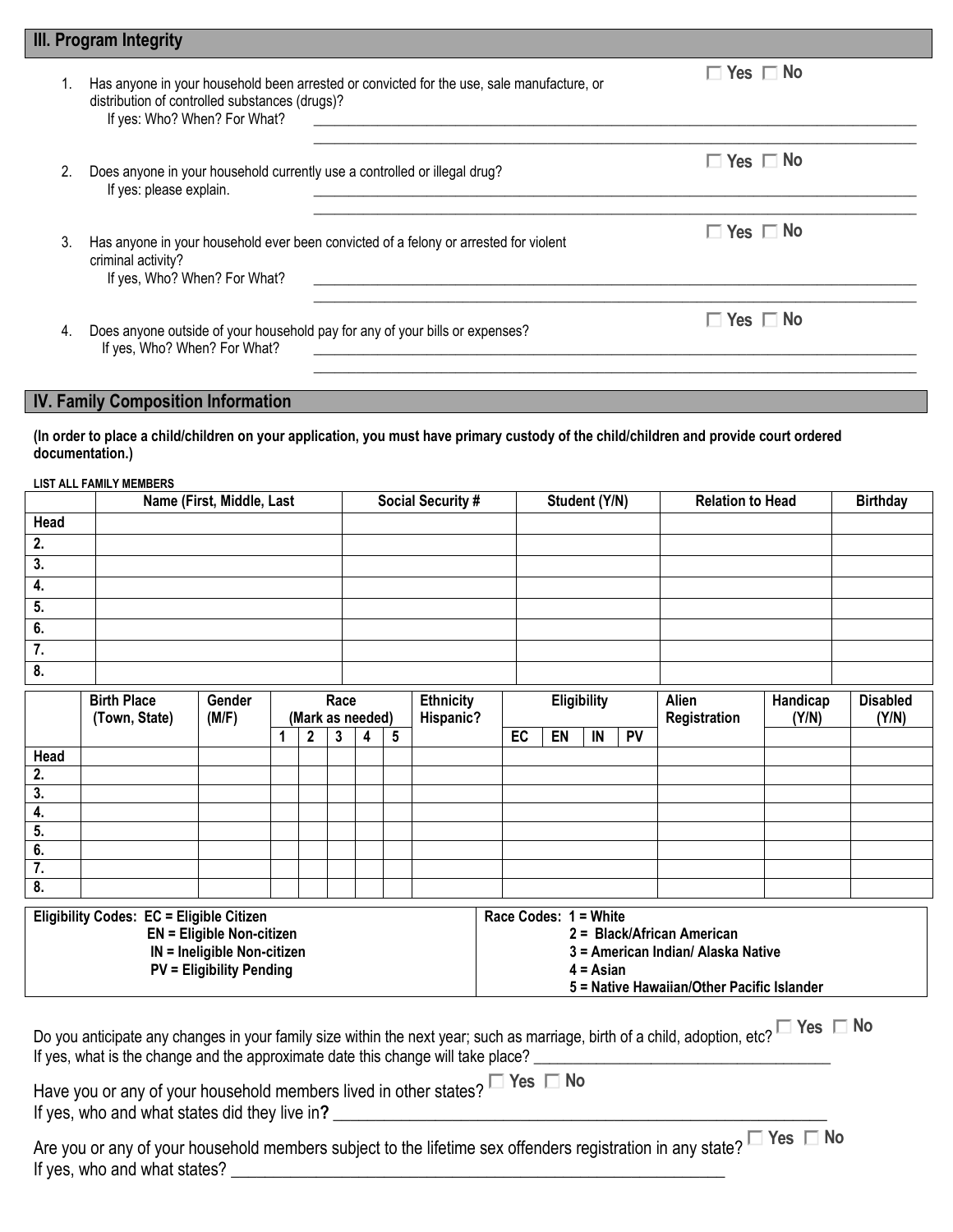#### **V. Employment/Income Information**

**Enter each type of income that any household member will have in the next twelve months (year). The Clarion County Housing Authority is using the Upfront Income Verification (UIV) System to determine the eligibility of tenants and participants receiving rental assistance from the HUD Programs. The UIV System provides the Housing Authority with information from the following Agencies: State Wage Information Collection Agencies (SWICA); U.S. Social Security Administration (SSA); U.S. Internal Revenue Service (IRS). The data received from the above agencies can go back five (5) years.**

|                      |                                                   |                                                                                       | Address experiences and the second contract of the second contract of the second contract of the second contract of the second contract of the second contract of the second contract of the second contract of the second con |
|----------------------|---------------------------------------------------|---------------------------------------------------------------------------------------|--------------------------------------------------------------------------------------------------------------------------------------------------------------------------------------------------------------------------------|
|                      |                                                   |                                                                                       |                                                                                                                                                                                                                                |
|                      |                                                   |                                                                                       |                                                                                                                                                                                                                                |
|                      |                                                   |                                                                                       |                                                                                                                                                                                                                                |
|                      |                                                   |                                                                                       |                                                                                                                                                                                                                                |
|                      |                                                   |                                                                                       | Position Position Position Provided and Contract Contract of the Contract Contract Contract Contract Contract Contract Contract Contract Contract Contract Contract Contract Contract Contract Contract Contract Contract Cont |
|                      |                                                   |                                                                                       |                                                                                                                                                                                                                                |
|                      |                                                   |                                                                                       |                                                                                                                                                                                                                                |
|                      |                                                   |                                                                                       |                                                                                                                                                                                                                                |
|                      |                                                   |                                                                                       |                                                                                                                                                                                                                                |
|                      |                                                   |                                                                                       |                                                                                                                                                                                                                                |
|                      |                                                   |                                                                                       |                                                                                                                                                                                                                                |
|                      |                                                   |                                                                                       | Address experiences and the contract of the contract of the contract of the contract of the contract of the contract of the contract of the contract of the contract of the contract of the contract of the contract of the co |
|                      |                                                   |                                                                                       |                                                                                                                                                                                                                                |
|                      |                                                   |                                                                                       |                                                                                                                                                                                                                                |
|                      |                                                   |                                                                                       |                                                                                                                                                                                                                                |
|                      |                                                   |                                                                                       |                                                                                                                                                                                                                                |
|                      |                                                   |                                                                                       |                                                                                                                                                                                                                                |
|                      |                                                   |                                                                                       |                                                                                                                                                                                                                                |
|                      |                                                   |                                                                                       | Income Per Hour Hour Week Month Pear City, State, Zip Network Contract Contract City, State, Zip                                                                                                                               |
|                      |                                                   |                                                                                       |                                                                                                                                                                                                                                |
|                      |                                                   |                                                                                       |                                                                                                                                                                                                                                |
|                      |                                                   |                                                                                       |                                                                                                                                                                                                                                |
| *Income Type Codes   |                                                   |                                                                                       |                                                                                                                                                                                                                                |
| $P =$ Pension        | $S = SSI$                                         | G = General Assistance                                                                | I = Indian Trust/per capita                                                                                                                                                                                                    |
| $B = Own$ Business   | $F = Federal Wages$                               | $W =$ Other Wages                                                                     | $N =$ Other Non-Wage Source                                                                                                                                                                                                    |
| SS = Social Security | $T = TANF$                                        | $C =$ Child Support                                                                   | $E =$ Medical Re-imbursement                                                                                                                                                                                                   |
| $M =$ Military Pay   | $HA = PHA Wages$                                  | $U =$ Unemployment Benefits                                                           | IW = Annual Imputed Welfare Income                                                                                                                                                                                             |
|                      | Pennsylvania, complete the following information: | If you are re-locating because you have found employment in Clarion or Forest County, |                                                                                                                                                                                                                                |
|                      |                                                   |                                                                                       |                                                                                                                                                                                                                                |

| <b>Employer Address:</b> |        |       |  |
|--------------------------|--------|-------|--|
|                          | (City) | (Zip) |  |

 **Employer's Telephone Number: \_\_\_\_\_\_\_\_\_\_\_\_\_\_\_\_\_\_\_\_\_\_\_\_\_\_\_ Employment Start Date: \_\_\_\_\_\_\_\_\_\_\_\_\_\_\_\_\_\_\_**



Clarion County Housing Authority prohibits discrimination in all of its activities on the basis of race, color, national origin, gender, religion, age, familial status, marital status, handicap or disability.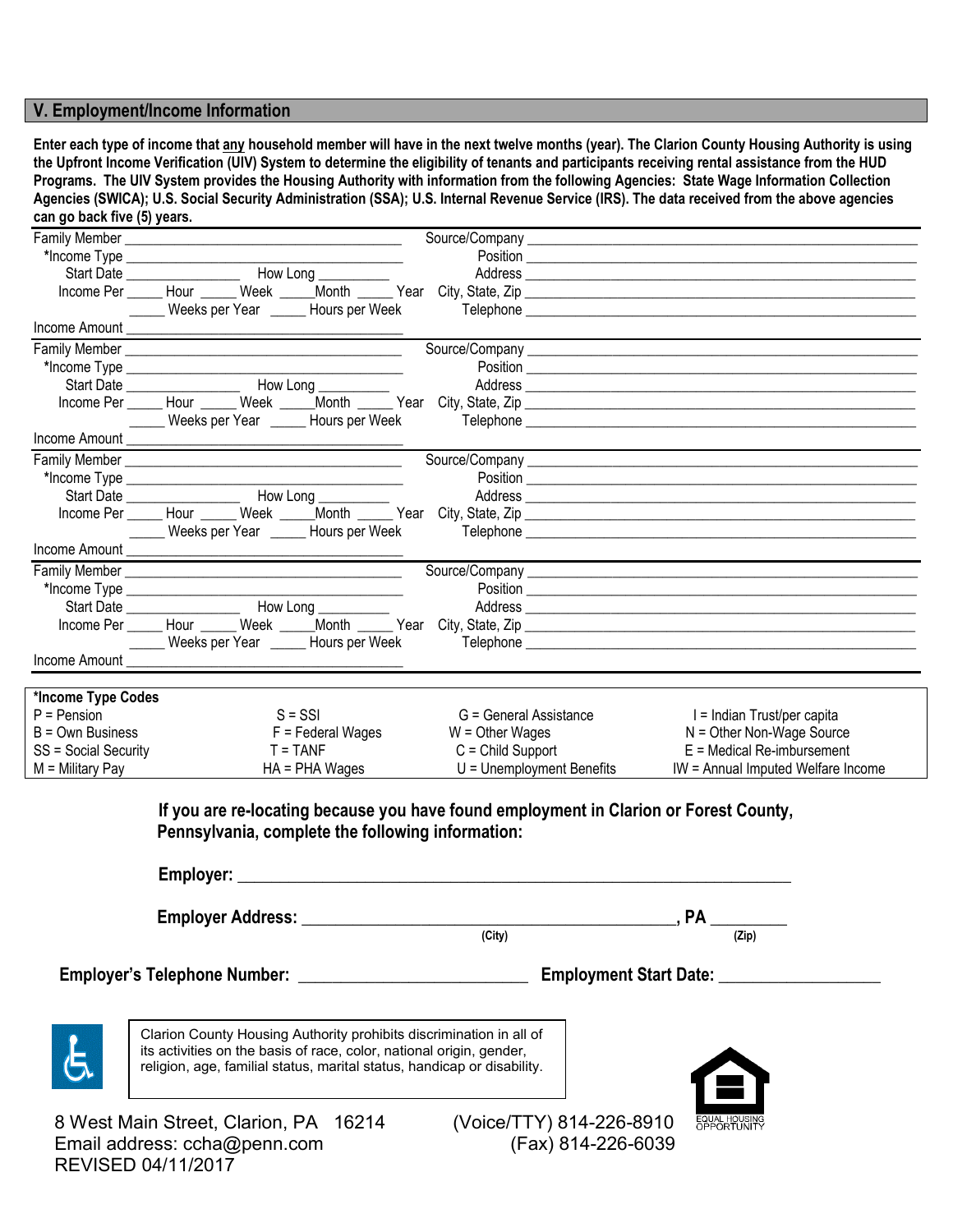#### **VI. Asset Information**

Enter the assets that your household currently possesses, or has disposed of within the last two years for less than fair market value. Enter the anticipated or actual income from each asset next to \*Annual Income.

| Family Member Name |                  |  |
|--------------------|------------------|--|
|                    |                  |  |
|                    |                  |  |
|                    |                  |  |
|                    |                  |  |
|                    |                  |  |
|                    |                  |  |
|                    |                  |  |
|                    |                  |  |
|                    |                  |  |
|                    |                  |  |
|                    |                  |  |
|                    |                  |  |
|                    |                  |  |
|                    | City, State, Zip |  |
|                    |                  |  |
| Family Member Name |                  |  |
|                    |                  |  |
|                    |                  |  |
|                    |                  |  |

# **VII. Expenses**

| Family Member <b>Example 20</b> Family Member                                                                                                                                                                                 |              |      | Payee _______________                             |  |
|-------------------------------------------------------------------------------------------------------------------------------------------------------------------------------------------------------------------------------|--------------|------|---------------------------------------------------|--|
| Type of Expense                                                                                                                                                                                                               |              |      |                                                   |  |
| Expense per __________ Week ____                                                                                                                                                                                              | <b>Month</b> | Year |                                                   |  |
|                                                                                                                                                                                                                               |              |      |                                                   |  |
|                                                                                                                                                                                                                               |              |      | Telephone <u>________________________________</u> |  |
| Family Member <b>Example 20</b>                                                                                                                                                                                               |              |      |                                                   |  |
| Type of Expense ______________                                                                                                                                                                                                |              |      |                                                   |  |
| Expense per __________ Week ________                                                                                                                                                                                          | Month        | Year |                                                   |  |
| Expense Cost and the contract of the contract of the contract of the contract of the contract of the contract of the contract of the contract of the contract of the contract of the contract of the contract of the contract |              |      |                                                   |  |
|                                                                                                                                                                                                                               |              |      |                                                   |  |
| Family Member <b>Example 20</b> Family Member                                                                                                                                                                                 |              |      |                                                   |  |
| Type of Expense ______________                                                                                                                                                                                                |              |      |                                                   |  |
| Expense per __________ Week _                                                                                                                                                                                                 | Month        | Year |                                                   |  |
| Expense Cost <b>Expense</b> Cost                                                                                                                                                                                              |              |      |                                                   |  |
|                                                                                                                                                                                                                               |              |      | <b>Telephone Example 20</b>                       |  |

| <b>Family Member</b> |      |       |      | Pavee                            |  |
|----------------------|------|-------|------|----------------------------------|--|
| Type of Expense      |      |       |      | Contact                          |  |
| Expense per          | Week | Month | Year | Address                          |  |
| Expense Cost         |      |       |      | $- \cdot$<br>City.<br>State, Zip |  |



Clarion County Housing Authority prohibits discrimination in all of its activities on the basis of race, color, national origin, gender, religion, age, familial status, marital status, handicap or disability.

8 West Main Street, Clarion, PA 16214 Email address: ccha@penn.com REVISED 04/11/2017

(Voice/TTY) 814-226-8910 (Fax) 814-226-6039

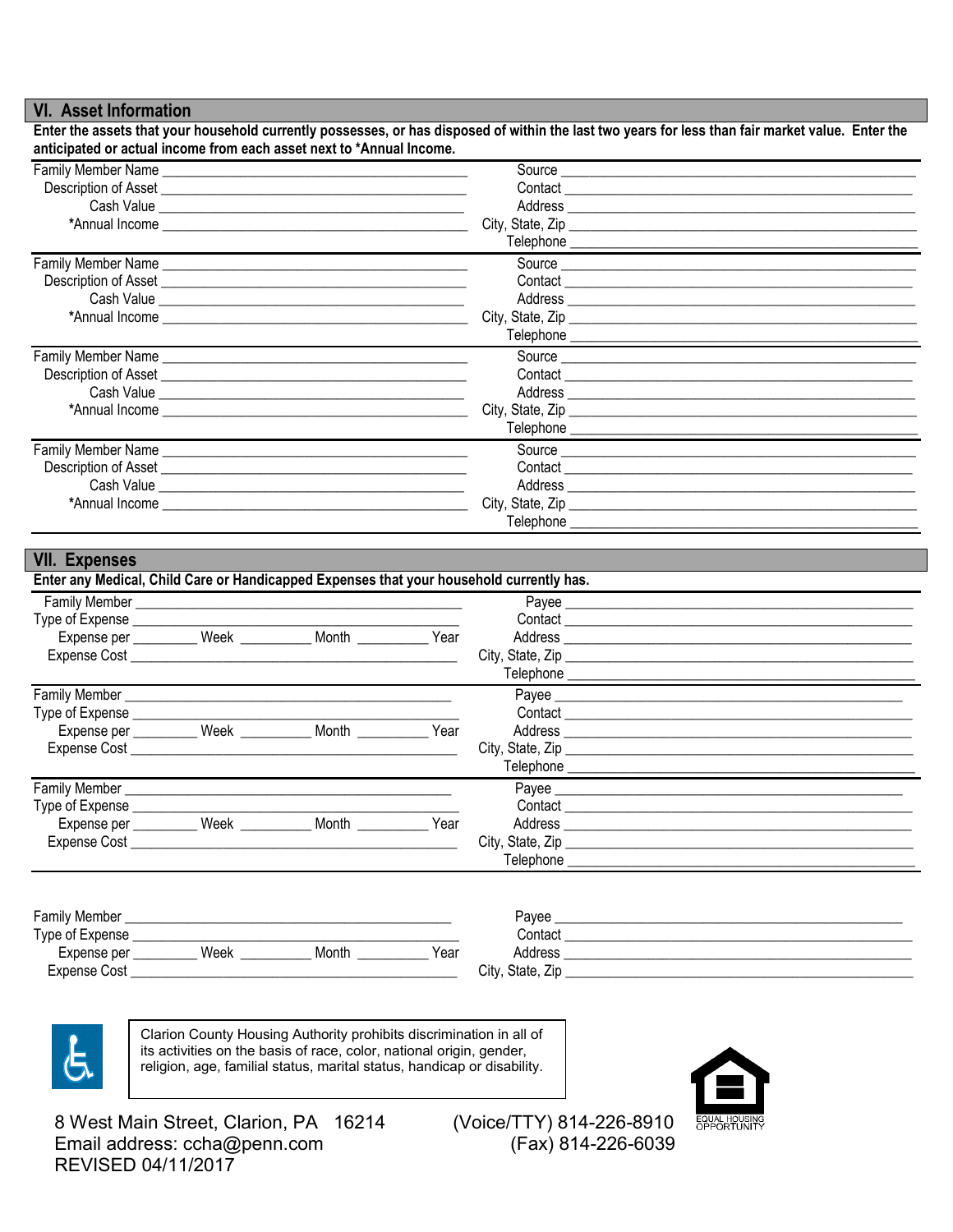|                     |      |       |      | Telephone        |  |
|---------------------|------|-------|------|------------------|--|
| Family Member_      |      |       |      | Payee            |  |
| Type of Expense     |      |       |      | Contact          |  |
| Expense per         | Week | Month | Year | Address          |  |
| <b>Expense Cost</b> |      |       |      | City, State, Zip |  |
|                     |      |       |      | Telephone        |  |
| Family Member       |      |       |      | Payee            |  |
| Type of Expense     |      |       |      | Contact          |  |
| Expense per         | Week | Month | Year | Address          |  |
| <b>Expense Cost</b> |      |       |      | City, State, Zip |  |
|                     |      |       |      | Telephone        |  |

### **VIII. References**

| Enter references that can be contacted to determine housing suitability. |                                     |  |
|--------------------------------------------------------------------------|-------------------------------------|--|
| <b>Bank References</b>                                                   |                                     |  |
|                                                                          |                                     |  |
|                                                                          |                                     |  |
|                                                                          |                                     |  |
|                                                                          |                                     |  |
|                                                                          |                                     |  |
|                                                                          |                                     |  |
| <b>Credit References</b>                                                 |                                     |  |
|                                                                          |                                     |  |
|                                                                          |                                     |  |
|                                                                          |                                     |  |
|                                                                          | Telephone _________________________ |  |
| Account#                                                                 | Account #                           |  |

| Name             |  |
|------------------|--|
| Address          |  |
| City, State, Zip |  |
| Telephone        |  |
| Account $#$      |  |

| Name         |                                 |
|--------------|---------------------------------|
| Address ____ |                                 |
|              | City, State, Zip                |
|              | Telephone _____________________ |
| Account #    |                                 |
|              |                                 |
| Name         |                                 |
| Address ____ |                                 |
| 0.41.0111.71 |                                 |

| City, State, Zip |  |
|------------------|--|
| Telephone        |  |
| Account #        |  |
|                  |  |

### **Personal References**

| <b>Emergency Contact</b>                                 | Name                                                                                                                             |                                                                                                                      |
|----------------------------------------------------------|----------------------------------------------------------------------------------------------------------------------------------|----------------------------------------------------------------------------------------------------------------------|
| Address<br><u> 1980 - Jan Samuel Barbara, margaret e</u> | Address<br><u> 1986 - Jan Barbara, politik eta politik eta politik eta politik eta politik eta politik eta politik eta polit</u> |                                                                                                                      |
|                                                          |                                                                                                                                  |                                                                                                                      |
| Telephone                                                | Telephone                                                                                                                        | <u> 1980 - Jan Barbara, martin amerikan basar dan berasal dalam basa dalam basar dalam basar dalam basa dalam ba</u> |
|                                                          |                                                                                                                                  |                                                                                                                      |
| Address                                                  | Address                                                                                                                          |                                                                                                                      |
|                                                          | City, State, Zip                                                                                                                 |                                                                                                                      |
| Telephone                                                | Telephone                                                                                                                        |                                                                                                                      |

#### IX. Certification of Information

WARNING! Title 18, Section 1001 of the United States Code, states that a person who knowingly and willingly makes false or fraudulent statements to any Department or Agency of the U.S. Government is guilty of a felony.



Clarion County Housing Authority prohibits discrimination in all of its activities on the basis of race, color, national origin, gender, religion, age, familial status, marital status, handicap or disability.



8 West Main Street, Clarion, PA 16214 Email address: ccha@penn.com REVISED 04/11/2017

(Voice/TTY) 814-226-8910 (Fax) 814-226-6039